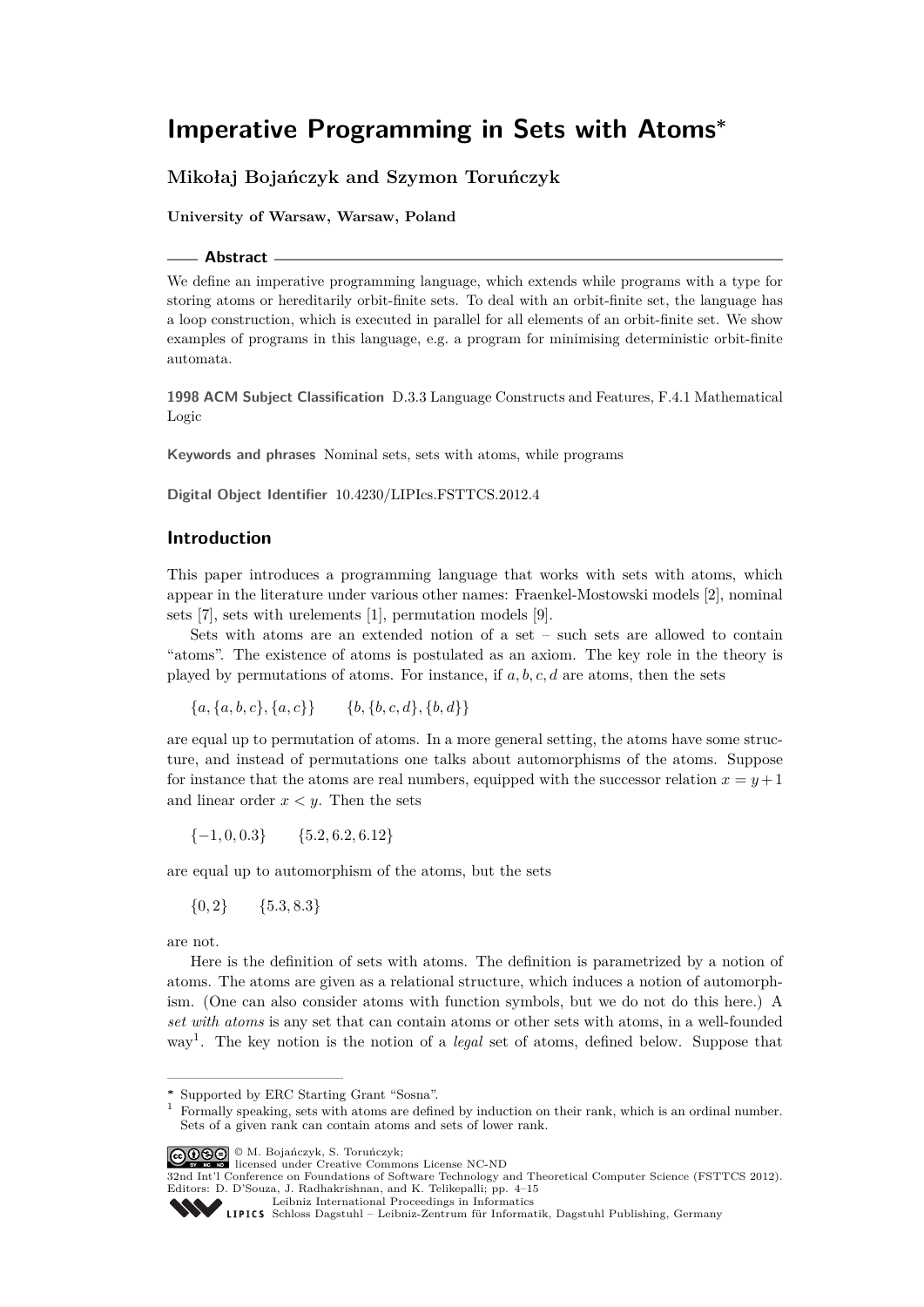*X* is a set with atoms. If  $\pi$  is an automorphism of atoms, then  $\pi$  can be applied to *X*, by renaming all atoms that appear in *X*, and appear in elements of *X*, and so on. We say that a set *S* of atoms is a *support* of the set *X* if *X* is invariant under every automorphism of atoms which is the identity on *S*. (For instance, the set of all atoms is supported by the empty set, because every automorphism maps the set to itself.) A set with atoms is called *legal* if it has some finite support, each of its elements has some finite support, and so on recursively.

Sets with atoms were introduced in set theory by Fraenkel in 1922. Fraenkel gave a set of axioms for set theory, call it Zermelo-Fraenkel with Atoms (ZFA), which is similar but not identical to the standard axioms of Zermelo-Fraenkel (ZF). One difference is that ZFA does not have the extensionality axiom: two objects (think of different atoms) might have the same elements, but not be equal. Fraenkel gave two models of ZFA: one which has the axiom of choice, and one which does not. The first model contains all sets with atoms, while the second model restricts to the legal ones. Legal sets with atoms were further developed by Mostowski, which is why they are sometimes called Fraenkel-Mostowski sets.

In this paper, we are exclusively interested in sets with atoms that are legal. Therefore, from now on all sets with atoms are assumed to be legal.

Sets with atoms (as remarked above, we implicitly restrict to legal ones) were rediscovered for the computer science community, by Gabbay and Pitts [\[7\]](#page-11-1). In this application area, atoms have no structure, and therefore automorphisms are arbitrary permutations of atoms. It turns out that atoms are a good way of describing variable names in programs or logical formulas, and the automorphisms of atoms are a good way of describing renaming of variables. Sets with atoms are now widely studied in the semantics community, under the name of nominal sets (the name is so chosen because atoms describe variables names).

Sets with atoms turn out to be a good framework for other applications in computer science. These other applications have roots in database theory, but touch other fields, such as verification or automata theory. The motivation in database theory is that atoms can be used as an abstraction for data values, which can appear in a relational database or in an XML document. Atoms can also be used to model sources of infinite data in other applications, such as software verification, where an atom can represent a pointer or the contents of an array cell.

Sets with atoms are a good abstraction for infinite systems because they have a different, more relaxed, notion of finiteness. A set with atoms is considered finite if it has finitely many elements, up to automorphisms of atoms. (The formal definition is given later in the paper.) We call such a set *orbit-finite*. Consider for example sets with atoms where the atoms have no structure, and therefore automorphisms are arbitrary permutations. The set of atoms itself is orbit-finite, actually has only one orbit, because every atom can be mapped to every other atom by a permutation. Likewise, the set of pairs of atoms has two elements up to permutation, namely  $(a, a)$  and  $(a, b)$  for  $a \neq b$ . Another example is the set of  $\lambda$ -terms which represents the identity, with variables being atoms:

 $\{\lambda a.a : a \text{ is an atom}\};$ 

this set has one orbit. Yet another example concerns automata with registers for storing atoms, as introduced by Francez and Kaminski in [\[10\]](#page-11-5): up to permutation, there are finitely many configurations of every such automaton.

The language of sets with atoms is so robust that one can meaningfully restate all definitions and theorems of discrete mathematics replacing sets by (legal) sets with atoms and finite sets by orbit-finite sets, see [\[3,](#page-11-6) [5\]](#page-11-7) for examples in automata theory. Some of the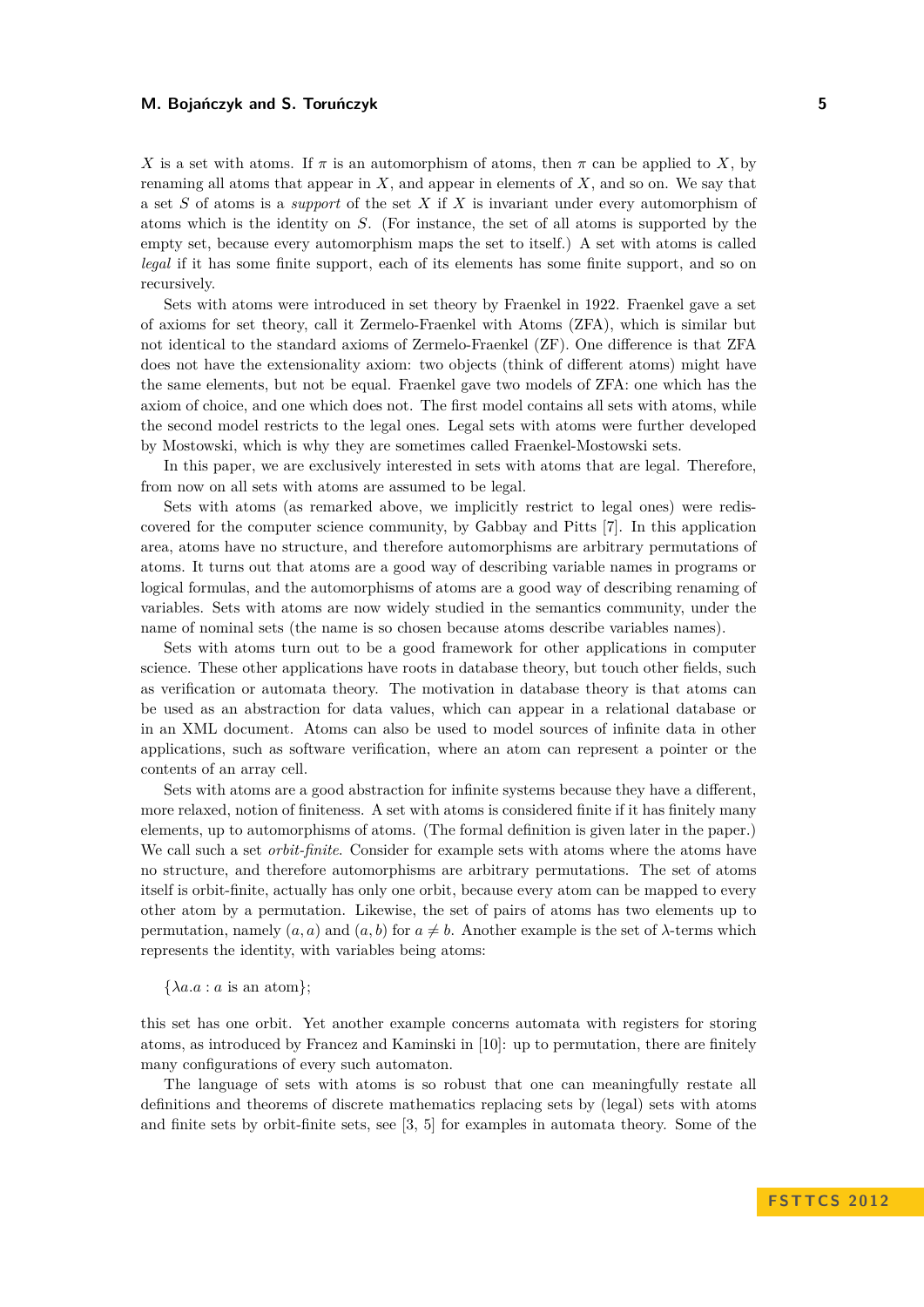restated theorems are true, some are not. Results that fail after adding atoms include all results which depend on the subset construction, such as determinisation of finite automata, or equivalence of two-way and one-way finite automata. Results that work after adding atoms include the Myhill-Nerode theorem, or the equivalence of pushdown automata with context free grammars (under certain assumptions on the structure of atoms, which will be described below).

The papers [\[3,](#page-11-6) [5\]](#page-11-7) were concerned with generalisations of finite state machines, like finite monoids and finite automata. But what about general computer programs? Is there are notion of computability for sets with atoms? One attempt at answering this question was [\[4\]](#page-11-8), which described a functional programming language equipped with types for storing orbitfinite sets. The present paper gives an alternative answer: an imperative programming language, called while programs with  $\text{atoms}^2$  $\text{atoms}^2$ .

What is the advantage of having a programming language which can handle sets with atoms, be it functional or imperative? Consider the following algorithmic tasks coming from automata theory:

- **1.** Given a nondeterministic finite automaton, decide if it is nonempty.
- **2.** Given a deterministic finite automaton, compute the minimal automaton.
- **3.** Given a finite monoid, decide if it is aperiodic.
- **4.** Given a context-free grammar, compute an equivalent pushdown automaton.

Each of these tasks can be studied in the presence of atoms. (Finite automata with atoms are defined in [\[5\]](#page-11-7), finite monoids with atoms are defined in [\[3\]](#page-11-6), context-free grammars and pushdown automata can be defined in the same spirit.) Without a computation model of some sort, it is not clear what it means that the above tasks are decidable. In the papers [\[3,](#page-11-6) [5\]](#page-11-7), the computational model depended on coding: a finite automaton with atoms was encoded as a normal string over the alphabet  $\{0, 1\}$ , and then the remainder of the algorithm used a standard Turing machine. Such coding is not a satisfactory solution, since algorithms and correctness proofs that involve coding are tedious and error-prone.

The picture becomes much simpler when using a language that manipulates directly objects with atoms. The coding issues have to be dealt with only once; when designing the language and proving that its programs can be simulated by usual computers. What is also interesting, if the syntax of the programming language is based on a classical syntax without atoms (in this paper, we add atoms to while programs), then one can easily compare programs for the same task with and without atoms. For instance, in the four tasks described above, one can write a program with atoms that actually has the same code as the corresponding program without atoms, only the interpreter used to execute it has different semantics.

# **1 Orbit-finite sets with atoms**

In this section, we define orbit-finite sets with atoms. The definition of an orbit-finite set can be stated for any notion of atoms (modelled as a relational structure). However, without additional assumptions on the atoms, the notion of orbit-finite set might not be well behaved, e.g. orbit-finite sets might not be closed under products or finitely supported subsets. An assumption that guarantees good behaviour of orbit-finite sets is called homogeneity, and is defined below.

<span id="page-2-0"></span><sup>&</sup>lt;sup>2</sup> We believe that the two programming languages are equivalent, under a suitable encoding, but we do not prove this in the paper.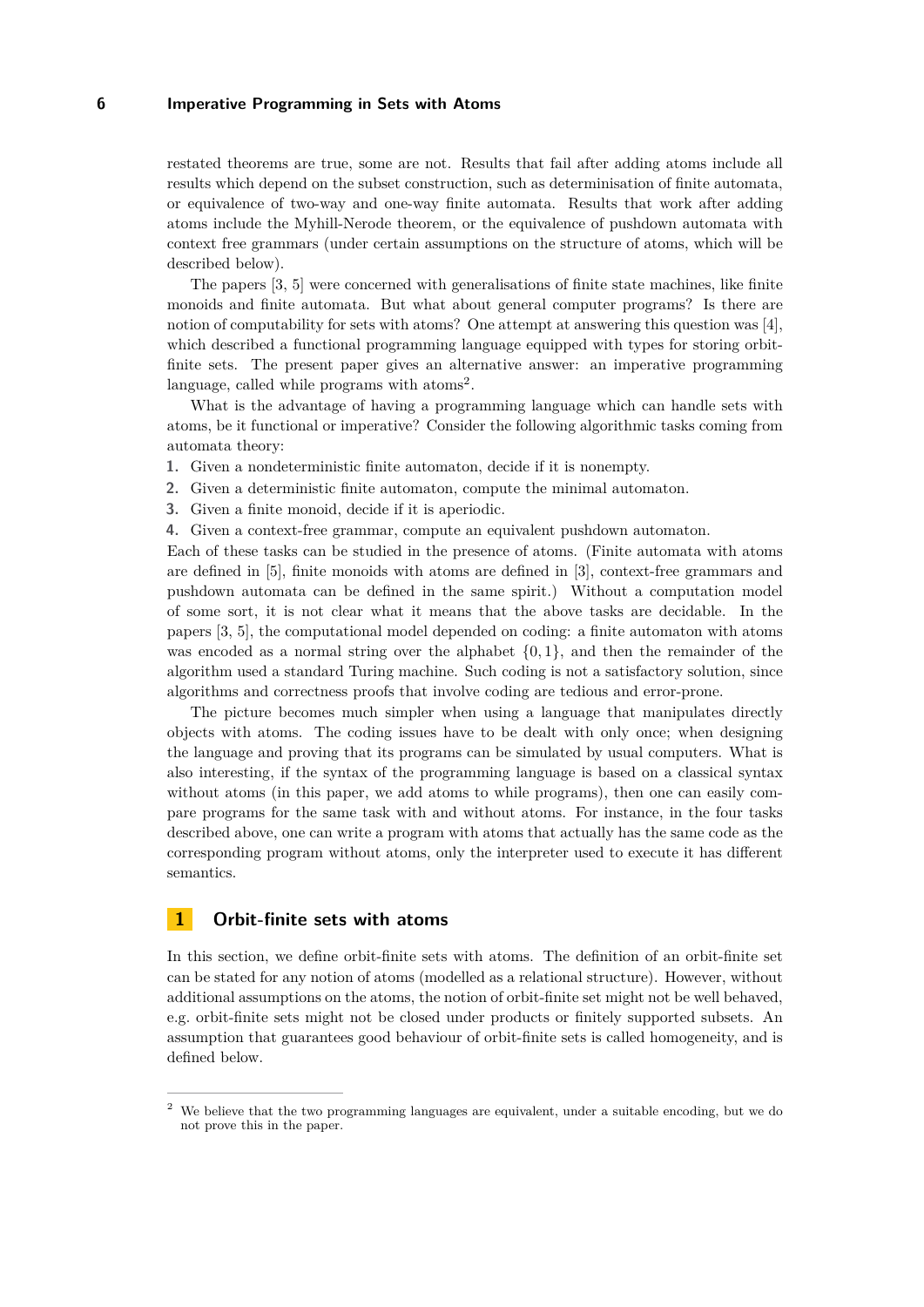#### **Homogeneous structures**

Recall that the notion of a set with atoms is parametrized by a relational structure for the atoms. Examples of atoms are:

 $(N, =)$  natural numbers (or any countably infinite set) with equality

 $(\mathbb{Q}, \leq)$  the rational numbers with their order

The two kinds of atoms listed above will be called, respectively, the *equality atoms* and the *total order atoms*. In this paper, we require the atoms to be a *homogeneous* relational structure, i.e. one which satisfies the following property:

Any isomorphism between two finite substructures of the atoms extends to an automorphism of the atoms.

Moreover, we assume that the atoms are countable, and the vocabulary of the relational structure is finite. The programming language we describe in this paper will work with any atoms satisfying the conditions above, plus an additional decidability condition to be defined below<sup>[3](#page-3-0)</sup>.

The equality and total order atoms are countable, homogeneous and have a finite vocabulary. An example of a structure which is not homogenous is  $(\mathbb{Z}, \leq)$ , the set of integers with their order. Indeed, the subsets  $\{1, 2\}$  and  $\{1, 3\}$  induce isomorphic substructures of  $(\mathbb{Z}, \leq)$ ; however, there is no automorphism of  $\mathbb Z$  which maps 1 to 1 and 2 to 3. In the rest of the paper, we always assume that the atoms are a countable homogeneous structure.

An interesting example of a homogeneous structure is the *random (undirected) graph*, also called the Rado graph.

 $\triangleright$  Example 1 (Random graph). The universe of this structure – representing the vertices of the graph – is the set of natural numbers. There is one binary relation, representing the edges of the graph; it is symmetric and irreflexive. The edges are constructed as follows: independently for each pair of vertices  $v, w$ , with probability  $1/2$  we declare that  $v$  and  $w$  are connected by an edge. One can prove that two graphs constructed as above are isomorphic with probability 1; which is why we talk about *the* random graph and not *some* random graph. Moreover, the random graph is homogeneous.

An important property of homogeneous structures is that finitely supported relations coincide with sets of atoms definable by quantifier-free formulas which can use constants from the atoms. More precisely, we have the following.

**Proposition 1.** Assume that the atoms are a homogeneous structure over a finite vocabulary. Let *S* be a finite set of atoms, and *R* a set of *n*-tuples of atoms. Then, *R* is *S*-supported if and only if it is defined by a quantifier-free formula over the vocabulary of the atoms, extended by constant names for elements of *S*.

For a given *S* and *n*, there are finitely many quantifier-free formulas over *n*-variables which use the (finite) vocabulary and constants from *S*. From the above proposition it follows that there are finitely many *S*-supported sets of *n*-tuples of atoms, for any given *S* and *n*.

<span id="page-3-0"></span><sup>&</sup>lt;sup>3</sup> With slightly more work, the programming language would also work for the more general notion of atoms that are *oligomorphic* or, equivalently, *ω-categorical*.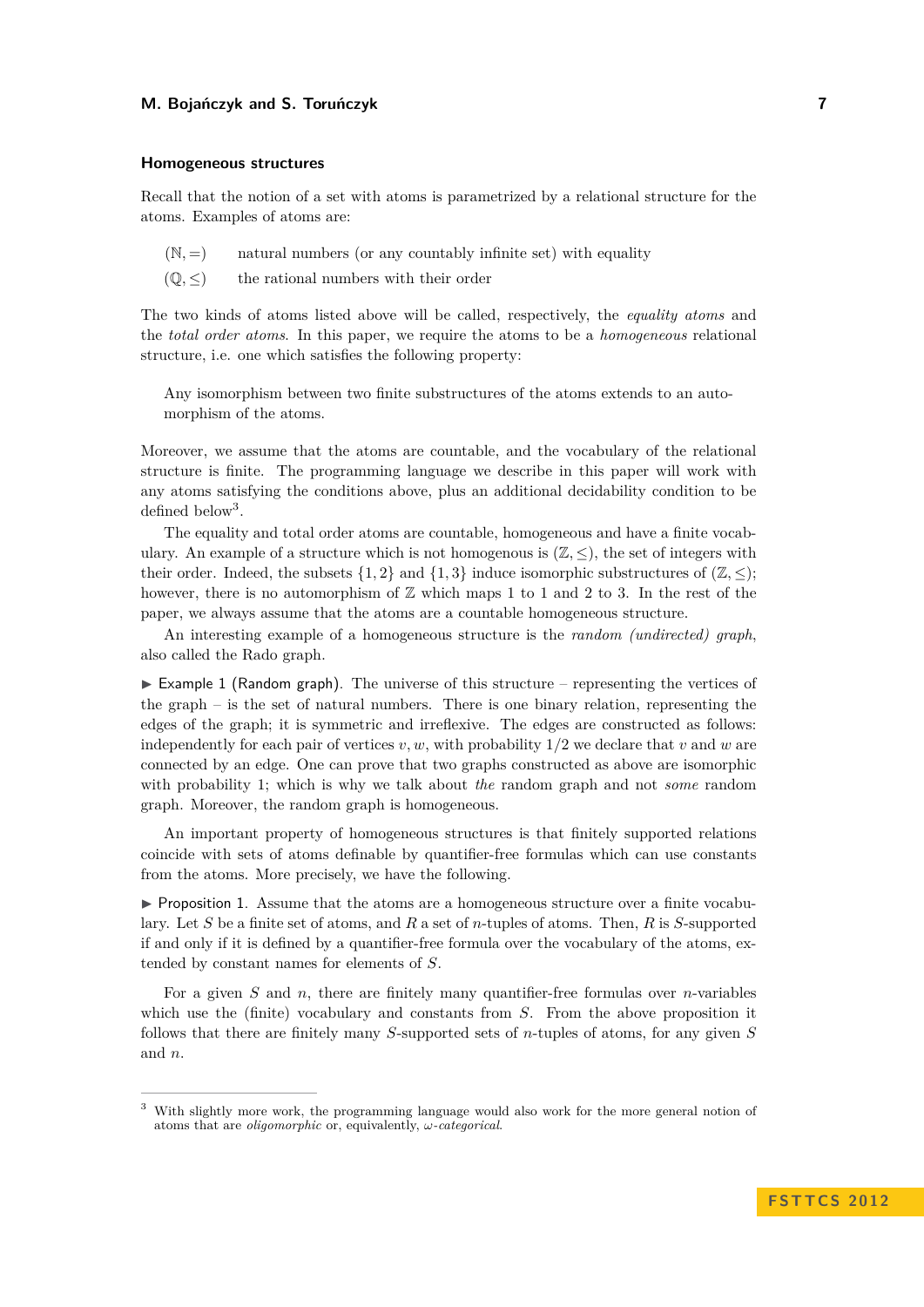## **Hereditarily orbit-finite sets**

The reason why we are interested in sets with atoms is that there is an interesting new notion of finiteness, which is described below. Recall that for each legal set *X* there is a finite support *S*, i.e. the set *X* is invariant under the action of automorphisms which are the identity over *S*. We call such automorphisms *S-automorphisms.* Stated equivalently, *X* is a union of *S-orbits*, i.e. equivalence classes of the following relation ∼*S*:

 $x \sim_S y$  *if*  $\pi \cdot x = y$  *for some S-automorphism*  $\pi$ .

We say that *X* is *orbit-finite* if the union is finite, i.e. *X* is union of finitely many *S*-orbits for some finite set of atoms *S*. One of the important properties of homogeneous atoms is that the definition of orbit-finiteness does not depend on the choice of support *S*:

<span id="page-4-1"></span> $\blacktriangleright$  **Lemma 2.** Let *X* be a (legal) set, which is supported by sets *S* and *T*. Then *X* has finitely *many S-orbits if and only if it has finitely many T-orbits.*

Other advantages of homogeneous atoms include:

- For every  $n \in \mathbb{N}$ , every finitely supported subset of *n*-tuples of atoms is orbit-finite;
- $\equiv$ Orbit-finite sets are closed under products and finitely supported subsets.

In our programming language, we deal with sets that are *hereditarily orbit-finite*, i.e. sets which are orbit-finite, whose elements are orbit-finite, and so on recursively until an atom or empty set is reached. (One can show that for every hereditarily orbit-finite the nesting of set brackets is a natural number, as opposed to other sets, where the nesting may be an ordinal number.) As we will show, such sets can be presented in a finite way, and manipulated using algorithms.

#### **Decidable homogeneous structures**

By the theorem of Fraïssé [\[6\]](#page-11-9), a homogenous structure is determined uniquely (up to isomorphism) by its *age*, which is the class of structures that embed into it. To permit computation, we will require an effective representation of this family.

 $\triangleright$  **Definition 3** (Decidable homogeneous structure). A homogeneous structure  $\mathfrak A$  is called *decidable* if its vocabulary is finite and its age is decidable, i.e. one can decide whether a given finite structure embeds into A.

The equality atoms and the total order atoms are decidable: the age of the equality atoms is all finite structures over an empty vocabulary, while the age of the total order atoms is all finite total orders. By Fraïssé's theorem, an algorithm deciding the age defines uniquely (up to isomorphism) the structure of Atoms. It follows that there are, up to isomorphism, countably many decidable homogenous structures. By [\[8\]](#page-11-10), there are uncountably many nonisomorphic homogeneous structures over the signature containing one binary symbol, so some of them are undecidable.

The point of considering hereditarily orbit-finite sets in decidable homogeneous structures is that they can be represented without atoms, and these representations can be manipulated by algorithms.

<span id="page-4-0"></span>► **Theorem 4.** Suppose that the atoms are a decidable homogeneous structure over a finite *vocabulary. Then there are data structures for representing atoms and hereditarily orbitfinite sets, which admit the following operations:*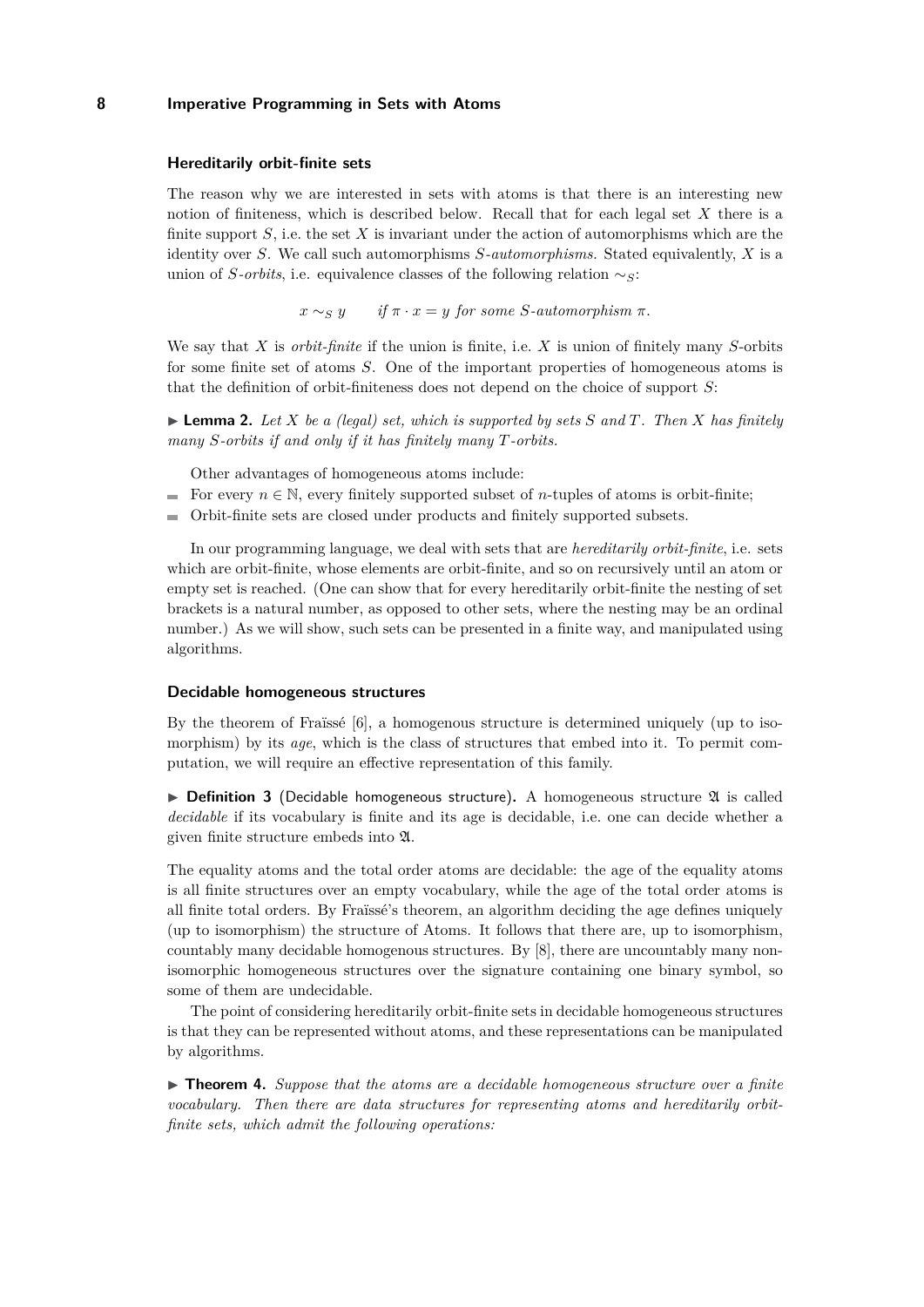- **1.** *Given atoms a*1*, . . . , a<sup>n</sup> and a n-ary relation R from the vocabulary of the atom structure, decide if*  $R(a_1, \ldots, a_n)$  *holds*;
- **2.** *Given hereditarily orbit-finite sets*  $X, Y$ *, decide if*  $X = Y$ *;*
- **3.** *Given X*, *which is a hereditarily orbit-finite set or an atom, compute*  $\{X\}$ ;
- **4.** *Given hereditarily orbit-finite sets*  $X, Y$ *, compute*  $X \cup Y$ *;*
- **5.** *Given a hereditarily orbit-finite set X, compute some finite support;* [4](#page-5-0)
- **6.** *Given a hereditarily orbit-finite set X and a finite set S of atoms, produce all S-orbits that intersect X;* [5](#page-5-1)
- **7.** *Decide if a hereditarily orbit-finite set X is empty. If it is nonempty, produce an element.*

For instance, under the equality atoms, an atom can be represented as a natural number, encoded as its binary representation. The total order atoms are rational numbers, so they can also be represented, and the order relation can be computed. The representation for hereditarily orbit-finite sets is more involved.

# **2 Imperative programming with atoms**

In this section, we present the contribution of the paper, an imperative programming language with atoms. The language extends while programs with two types: one for storing atoms and one for storing hereditarily orbit-finite sets. To deal with an orbit-finite set, the language has a loop construction, which is executed in parallel for all elements of an orbitfinite set. We end the paper with examples of programs in this language, e.g. a program for minimising deterministic orbit-finite automata.

# **2.1 Definition of the imperative language**

The language is called *while programs with atoms*. The definition of the language depends on the choice of atoms (but not too much). We assume that the atoms are a decidable homogeneous relational structure over a finite vocabulary, as in the assumptions of Theorem [4.](#page-4-0)

## **The datatype.**

We only have two datatypes in our language: atom and set. A variable of type atom stores an atom or is *undefined*. A variable of type set stores a hereditarily orbit-finite set. To have a minimal language, we encode other types inside set, using standard set-theoretic encodings. For example, the boolean true is encoded by  $\{\emptyset\}$ , and the boolean false is encoded by ∅.

## **Syntax.**

The language contains the following constructions:

<span id="page-5-0"></span><sup>4</sup> This finite support is represented as a list of atoms.

<span id="page-5-1"></span> $5$  The *S*-orbits that intersect *X* are given as a list of sets. We claim that this list is finite. Indeed, the set *X* has some support, say *T*. Without loss of generality, we may assume that  $S \subseteq T$ , because supports are closed under adding elements. By assumption that *X* is orbit-finite and by Lemma [2,](#page-4-1) *X* is a finite union of *T*-orbits. Since  $S \subseteq T$ , every *S*-orbit is a union of *T*-orbits. It follows that *X* intersects at most finitely many *S*-orbits.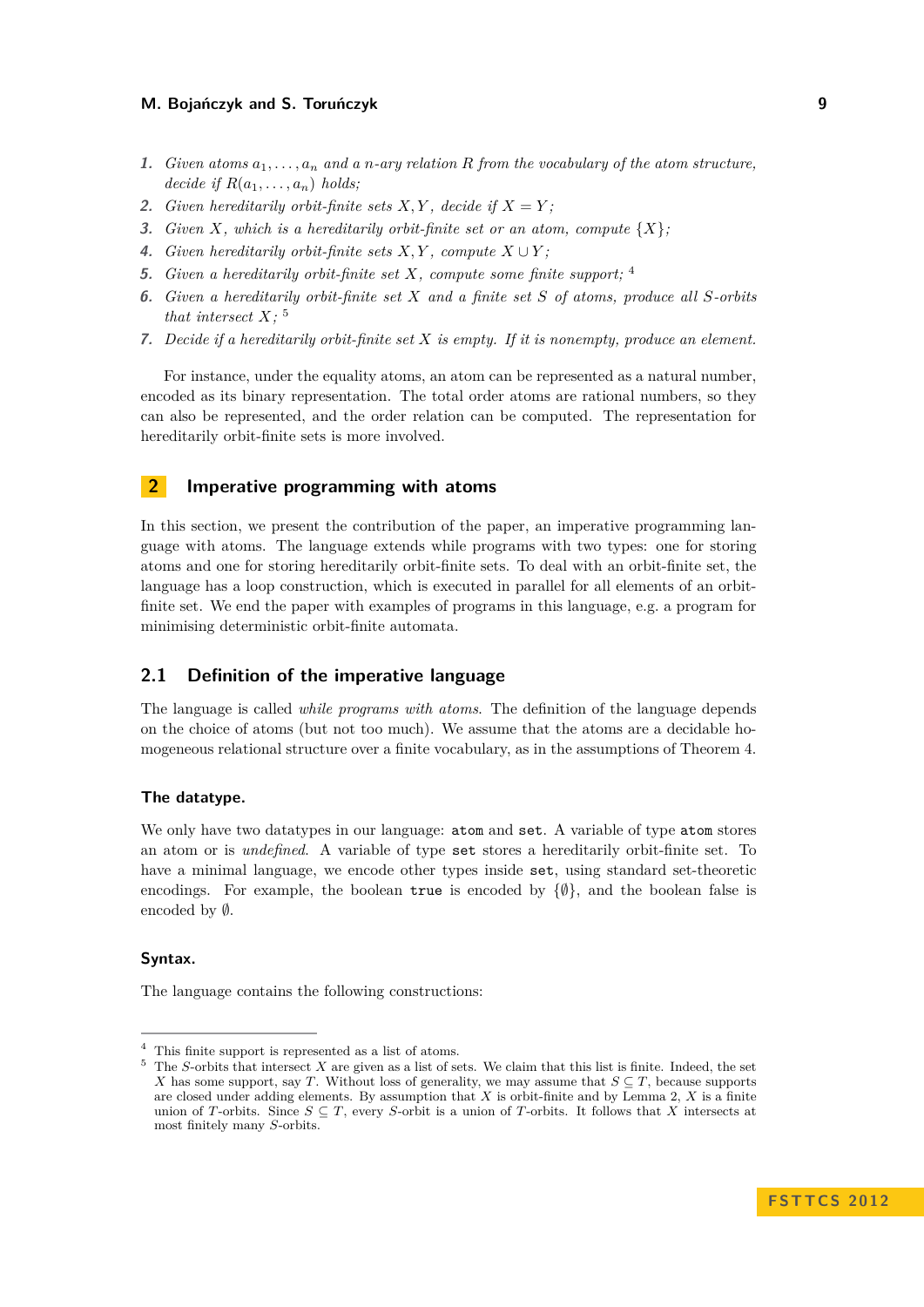- **Constants.** There are infinitely many constants of type atom: one constant for every atom. (These constants depend on the choice of atom structure, e.g. there will be different constants for the equality atoms and different constants for the total order atoms.) There are constants  $\emptyset$  and Atoms of type set, representing the empty set and the set of all atoms.
- **Expressions.** Expressions (which have values in the type atom or set), can be built out of variables and constants, using the following operations:
	- **1.** Variables and constants are expressions. We assume that the types of the variables are declared in a designated preamble to the program; variables of type atom are initially undefined, while variables of type set are initially set to  $\emptyset$ .
	- **2.** For every symbol  $\sigma$  in the vocabulary of the atom structure, if  $\sigma$  has arity  $n$  and  $e_1, e_2, \ldots, e_n$  are expressions of type atom, then

$$
\sigma({\sf e}_1,{\sf e}_2,\ldots,{\sf e}_n)
$$

is an expression which evaluates to true or false (such an expression is of type set). For instance, when the atom structure is the total order atoms, and x and y are variables of type atom, then  $x \leq y$  is an expression (we write  $\leq$  using infix style).

- **3.** Comparisons  $e \in f$  and  $e = f$ , which evaluate to true or false. In these comparisons, e and f can be either of type atom or set.
- **4.** Union e ∪ f, intersection e ∩ f and set difference e − f, for e and f of type set.
- **5.** A unary singleton operation which adds one set bracket {e}. Here, e can be either of type atom or set.
- **6.** An operation which extracts the unique atom from a set:

theunique(e) =  $\begin{cases} f & \text{when } e = \{f\} \text{ for some } f \text{ of type atom} \end{cases}$ undefined otherwise*.*

 $\blacksquare$  Values of expressions can be assigned to variables using the instruction  $x := e$ , provided that the types match.

## **Programming constructions.**

- **1.** A conditional if e then I else J. If the value of expression e is true  $\stackrel{\text{def}}{=} \{\emptyset\}$ , then program I is executed, otherwise program J is executed.
- **2.** A while loop while e do I, which executes the program I, while the value of expression e is true.
- **3.** A parallel for loop for x in X do I. Here X is an expression of type set and x is a variable of either type. The general idea is that the instruction I is executed, in parallel, with one thread for every element x (of appropriate type) of the set X. The question is: how are the results of the threads combined? We answer this question in more detail below.

#### **Semantics.**

We now sketch a semantics (operational style) for the language. In a given program, a finite number of variables is used. A state of the program is a valuation  $\nu$  which assigns atoms (or the undefined value) to variables of type atom and hereditarily orbit-finite sets to variables of type set. Essentially, a valuation is a (finite length) tuple containing atoms and hereditarily orbit-finite sets, and therefore the set of all valuations is a legal set with atoms (but not orbit-finite). A state of the program can be represented in a finite way using the data structures from Theorem [4.](#page-4-0)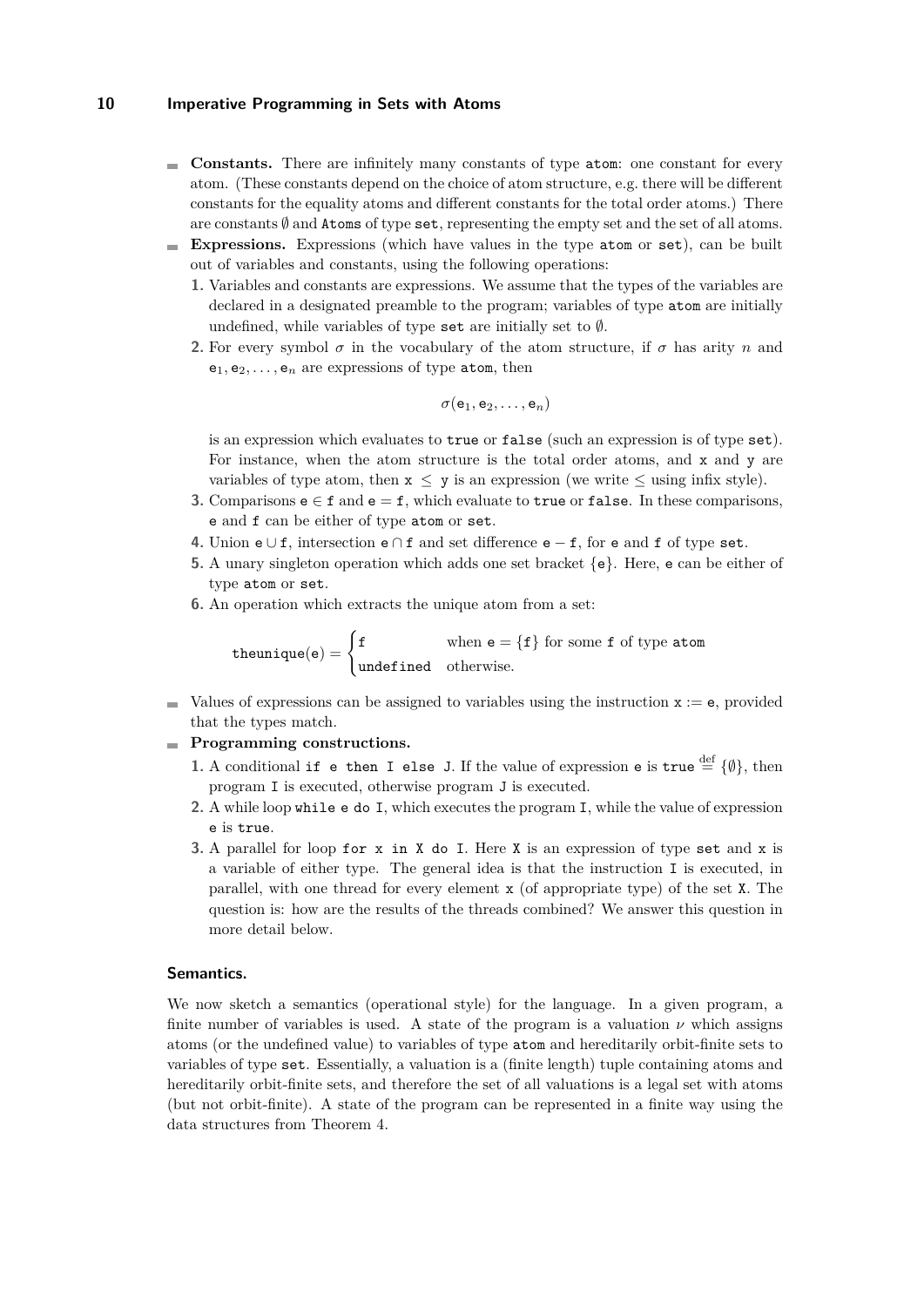The semantics of a program is a partial function, which maps one valuation to another valuation. (The function is partial, because for some valuations, the program might not terminate.) We will say that *executing* the program P on the valuation *ν* results in a valuation  $\mu$  if the semantics of the program transforms the valuation  $\nu$  to the valuation  $\mu$ .

We only explain the semantics for programs of the form

$$
\quad \text{for x in X do I},
$$

the other semantics are defined in the standard way. Suppose that we want to execute the program on a valuation *ν*. Two cases need be considered: when x is a variable of type set or when x is variable of type atom. The set  $\nu(X)$  might store elements of both types set and atom. We say that an element  $x \in \nu(X)$  is *appropriate* if it matches the type of the variable x. We define the valuation resulting from executing the above instruction on the valuation *v* as follows. For every appropriate  $x \in \nu(X)$ , we execute the instruction I on the valuation  $\nu_x$  which is obtained from the valuation  $\nu$  by putting value x in the variable x. If for some appropriate *x* the program I does not terminate, then the whole for program does not terminate. Otherwise, for each appropriate  $x \in \nu(X)$ , we get a valuation  $\mu_x$  obtained from  $\nu_x$  by executing I. We now want to aggregate the valuations  $\mu_x$  into a single valuation  $\mu$ , which will be the result of executing the for program. If y is a variable of type atom, then in order for  $\mu(\mathbf{y})$  to be defined, we require that all valuations agree on the value of y:

$$
\mu(y) \stackrel{\text{def}}{=} \begin{cases} a & \text{if for all appropriate } x \in \nu(X), \mu_x(y) = a \\ \text{undefined} & \text{otherwise} \end{cases} \tag{1}
$$

Set variables are aggregated using set union, i.e. every variable y of type set gets set to

$$
\mu(y) = \bigcup_{\text{appropriate } x \in \nu(X)} \mu_x(y). \tag{2}
$$

The definition of the language is now complete.

#### **Results**

One can show that our semantics is well-defined, i.e. executing instructions of our programming language does not cause a set variable to be assigned a set that is not hereditarily orbit-finite. We also prove that the programs can be simulated without atoms, in the following way. Thanks to Theorem [4](#page-4-0) the code of a program, as well as a valuation of the variables, can be represented in a finite way without atoms.

- ▶ **Theorem 5.** *There is a normal program (without) atoms* **P**, which inputs:
- *a while program with atoms* I*;*
- *a valuation ν of the variables that appear in* I*;*
- *represented using the data structures of Theorem [4,](#page-4-0) and does the following:*
- $\blacksquare$  *if* I does not terminate when starting in *ν*, then also **P** does not terminate;
- $\bullet$  *if* I *terminates when starting in ν, reaching valuation µ, then also* P *terminates, and produces a representation of valuation µ.*

Since the representations do not use atoms, they can be seen as standard bit strings, i.e. words over the alphabet  $\{0, 1\}$ . Therefore P can be modelled as a Turing machine, which inputs two bit strings and outputs a single bit string (and possibly does not terminate). In the proof of the above theorem we use the properties of the representations which are listed in Theorem [4.](#page-4-0)

The rest of the paper is devoted to example programs.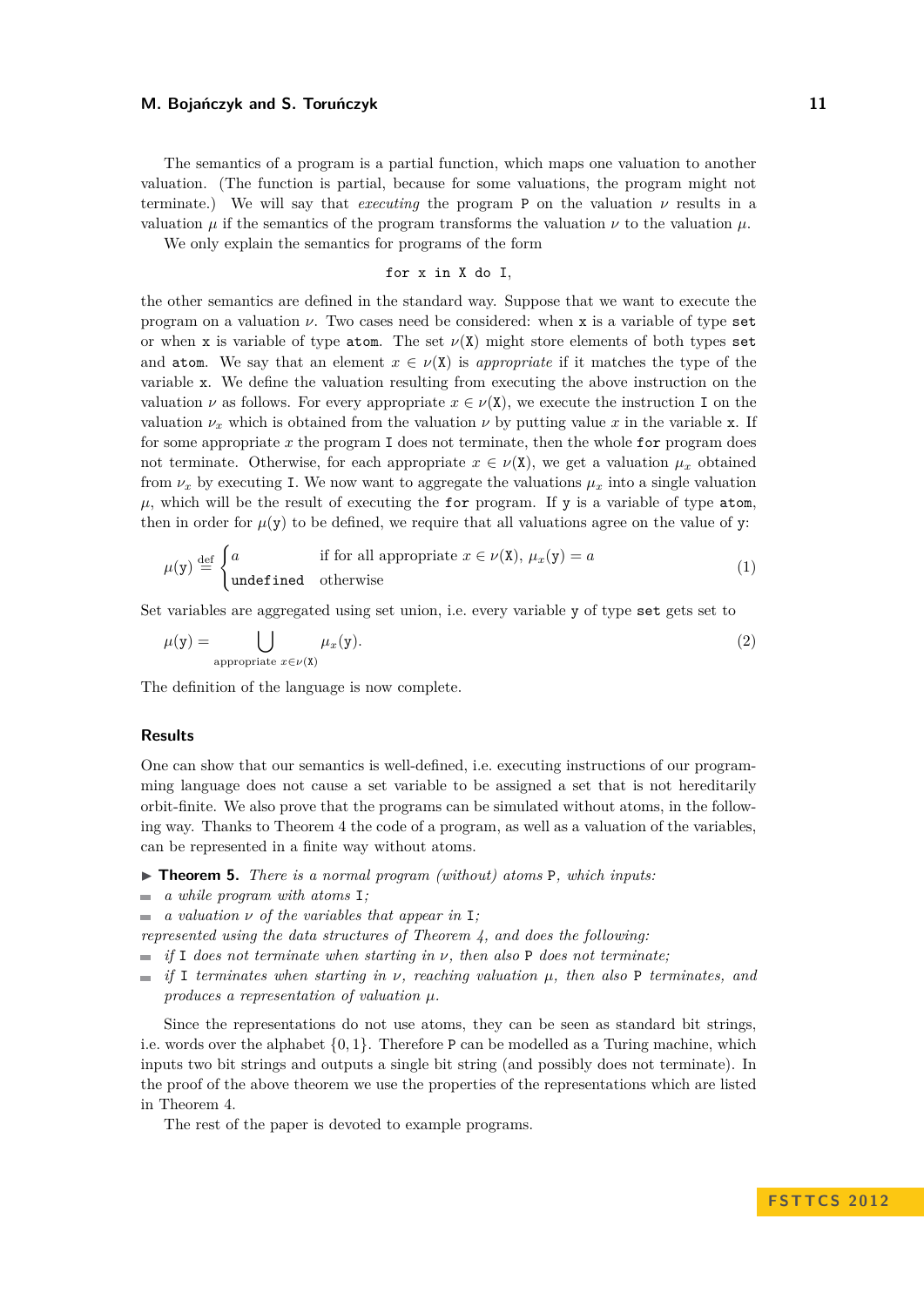# **2.2 Example programs**

Before writing example programs, we introduce some syntactic sugar which makes programming easier.

#### **Notational conventions**

Like in Python, we use indentation to distinguish blocks in programs. We write  $\{x,y\}$ instead of  $\{x\} \cup \{y\}$ . We extend the syntax with functions (with the usual semantics); the syntax of functions is illustrated on the Kuratowski pairing function

```
function pair(x,y)return \{\{x\},\{x,y\}\}\
```
We write  $(a,b)$  instead of  $pair(a,b)$ . Here is the function which projects a Kuratowski pair of sets into its first coordinate, and returns  $\emptyset$  if its argument is not a Kuratowski pair of sets. All the variables are assumed to be of type set.

```
function first(p)
  for a in p do
    for b in p do
      for x in a do
        for y in b do
           if p = \{\{x\}, \{x, y\}\}\) then ret:=x;
  return ret
```
The second coordinate of a pair is extracted the same way. Similarly, we could write functions for projections of pairs storing atoms, or pairs storing one atom and one set. Using the projections, we can extend the language with a pattern-matching construction

## for  $(x,y)$  in X do I

which ranges over all elements of  $X$  that are pairs of elements of appropriate types. We use a similar convention for tuples of length greater than two.

 $\triangleright$  Example 2 (The diagonal). As a warmup, we write a program that produces a specific set, namely

 $\{(a, a) : a \in \text{Atoms}\}.$ 

The following program calculates this set in variable X.

for x in Atoms do X := X  $\cup$  {(x,x)}

The same effect would be achieved by the following program.

for x in Atoms do X :=  $\{(x,x)\}$ 

 $\triangleright$  Example 3 (Programs that use order on atoms). In the same spirit, we can produce sets that refer to some structure on the atoms.

Consider the total order atoms. Recall that there is an expression  $x < y$  that says if the atom stored in variable x is smaller than the atom stored in variable y. For instance, the following program generates the growing triples of atoms.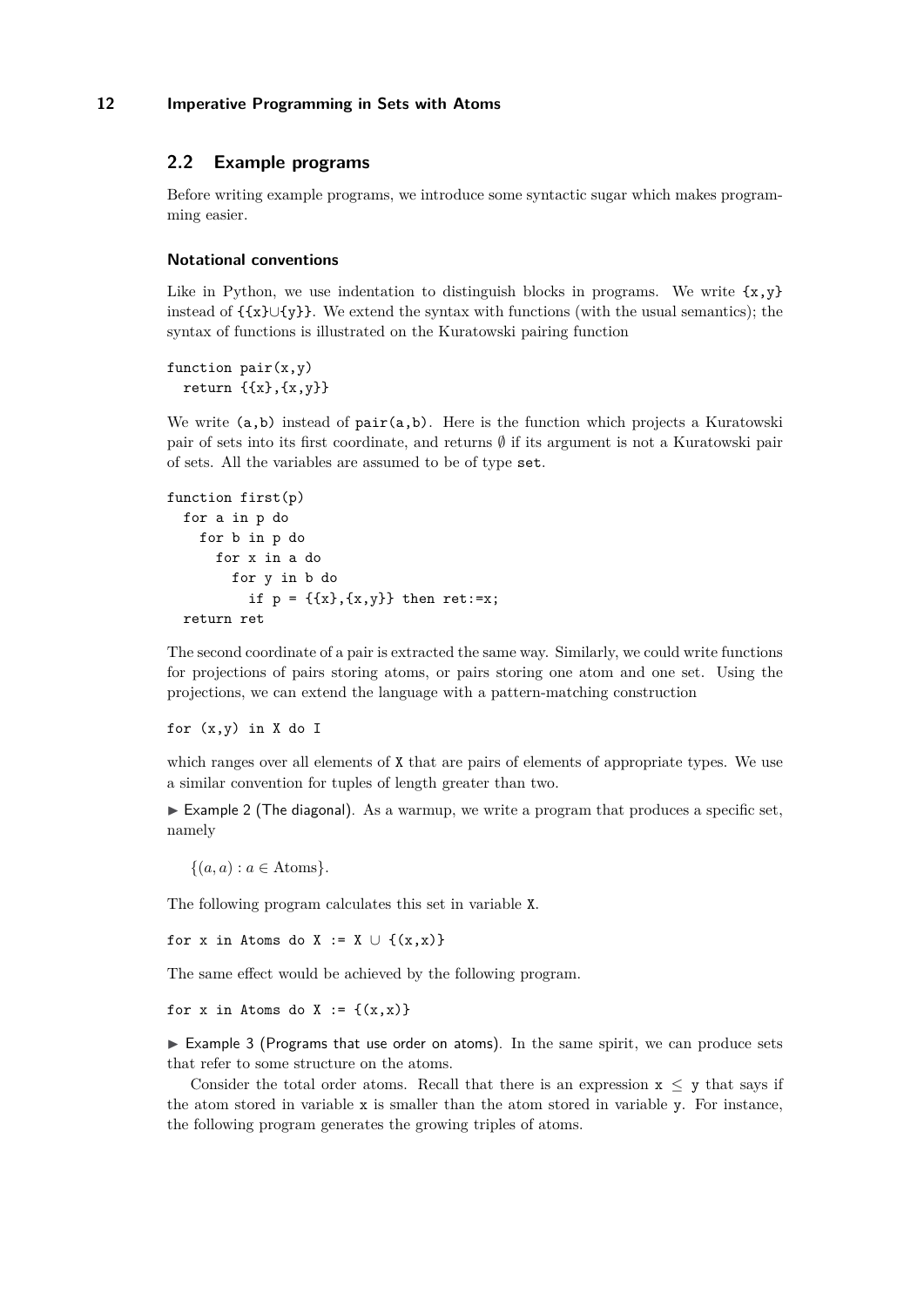for x in Atoms do for y in Atoms do for z in Atoms do if  $(x \le y)$  and  $(y \le z)$  then  $X := \{(x,y,z)\}\$ 

 $\triangleright$  Example 4. Consider the total order atoms. The following program produces in variable Y the family of all closed intervals.

```
for (x,y) in Atoms do
   for z in Atoms do
      if (x \le z) and (z \le y) then X := X \cup \{z\}Y := Y \cup \{X\}
```
Actually, for every atom structure and for every hereditarily orbit-finite set *X* there exists a program which produces the set *X*.

 $\triangleright$  Example 5 (Reachability). We write a program which inputs a binary relation R and a set of source elements S, and returns all elements reachable (in zero or more steps) from elements in S via the relation R. The program is written using until, which is implemented by while in the obvious way.

```
function reach (R,S)
 New := Srepeat
   Old := Newfor (x,y) in R do
     if x \in Old then New := Old \cup {y}
  until Old = New
```
The program above is the standard one for reachability, without any modifications for the setting with atoms. Why is the program still correct in the presence of atoms?

Suppose that *S* is a finite set of atoms that supports both the relation R and the source set S. Let *X* be the set that contains S and every element that appears on either the first or second coordinate of a pair from R. The set *X* is easily seen to be supported by *S* and to have finitely many *S*-orbits. Let  $X_1, X_2, \ldots, X_k$  denote the *S*-orbits of *X*. Therefore,

<span id="page-9-0"></span>
$$
X = X_1 \cup X_2 \cup \dots \cup X_k. \tag{3}
$$

It is easy to see that after every iteration of the repeat loop, the values of both variables New and Old are subsets of *X* that are supported by *S*. Therefore the values of these variables are obtained by selecting some of the orbits listed in [\(3\)](#page-9-0). In each iteration of the repeat we add some orbits, and therefore the loop can be iterated at most *k* times.

► Example 6 (Automaton emptiness). Following [\[5\]](#page-11-7), we define an *orbit-finite nondeterministic automaton* the same way as a nondeterministic automaton, with the difference that all of the components (input alphabet, states, initial states, final states, transitions) are required to be hereditarily orbit-finite sets. Using reachability, it is straightforward to write an emptiness check for nondeterministic orbit-finite automata:

function emptyautomaton(A,Q,I,F,delta) for (p,a,q) in delta do  $R := R \cup \{(p,q)\}\$ 

return  $\emptyset$  = (reach(R,I)  $\cap$  F)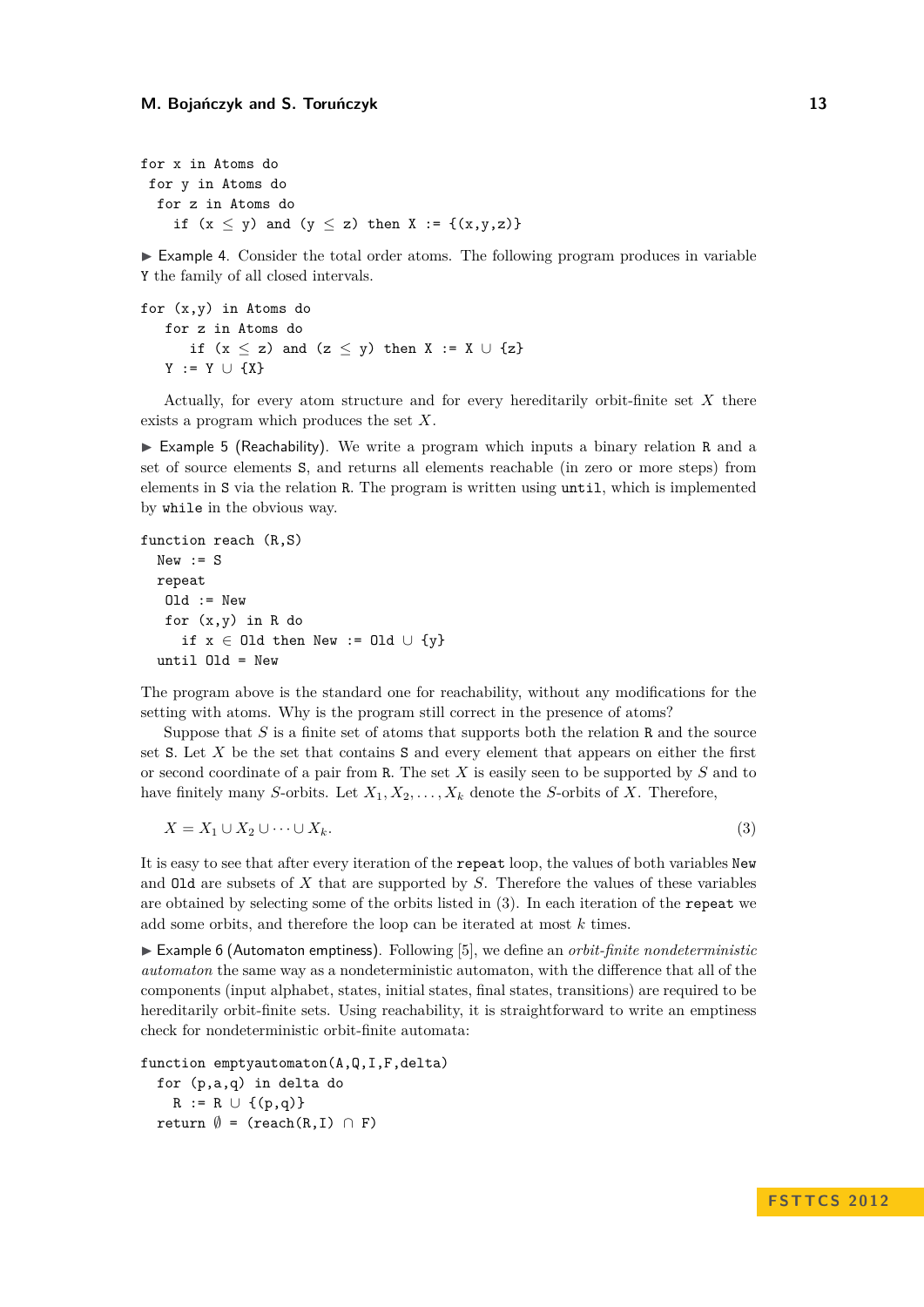$\triangleright$  Example 7 (Monoid aperiodicity). An *orbit-finite monoid* is a monoid where the carrier is a hereditarily orbit-finite set, and the graph of the monoid operation is a finitely supported. (It follows that the graph of the monoid operation is a hereditarily orbit-finite set, because hereditarily orbit-finite sets are closed under finitely supported subsets.) Such a monoid is called *aperiodic* if for every element *m* of the monoid, there is a natural number *n* such that

<span id="page-10-0"></span>
$$
m^n = m^{n+1}.\tag{4}
$$

In [\[3\]](#page-11-6) it was shown that an orbit-finite monoid is aperiodic if and only if all of the languages it recognises are definable in first-order logic. The following program inputs a monoid (its carrier and the graph of the monoid operation) and returns true if and only if the monoid is aperiodic. The program simply tests the identity [\(4\)](#page-10-0) for every element in the carrier.

```
function aperiodic (Carrier, Monop)
  for m in Carrier do
    X := \emptysetnew:=m
    repeat
       old:=new
       X:=X \cup \{old\}new := Monop(old,m)until new \in Xif new = old then ret := true else ret := false
  return ret
```
In the program above, the line new :=  $\text{mult}(\text{old},\text{m})$  is actually syntactic sugar for a subroutine, which examines the graph of the multiplication operation mult, and finds the unique element new which satisfies  $(\text{old},m,new) \in mult$ .

In the program, the set **X** is used to collect consecutive powers  $m, m^2, m^3, \ldots$ . To prove termination, one needs to show that this set is always finite, even if the monoid in question is not aperiodic. This is shown in [\[3\]](#page-11-6).

Finally, the program relies on the particular encoding of the booleans: true is the nonempty set  $\{\emptyset\}$ , while false is  $\emptyset$ . If the for loop sets ret to true for some m in the carrier of the monoid, then the whole program will return true, since the aggregation operation is union, which behaves like  $\vee$  for booleans.

 $\triangleright$  Example 8 (Automaton minimisation). The programs for automaton emptiness and monoid aperiodicity were for yes/no questions. We now present a program that transforms one automaton into another. An *orbit-finite deterministic automaton* is the special case of the nondeterministic one where there is one initial state, and the transition relation is a function. As shown in [\[5\]](#page-11-7), such automata can be minimised. We describe the minimisation procedure using a program in our language, i.e. a function

## function minimize(A,Q,q0,F,delta)

which inputs an orbit-finite deterministic automaton and returns the minimal automaton<sup>[6](#page-10-1)</sup>. We assume that all states are reachable, the non-reachable states can be discarded using

<span id="page-10-1"></span> $^6\,$  This program is particularly interesting when comparing the imperative programming language from this paper with the functional programming language from [\[4\]](#page-11-8). In [\[4\]](#page-11-8), we were unable to correctly type a program for minimisation.